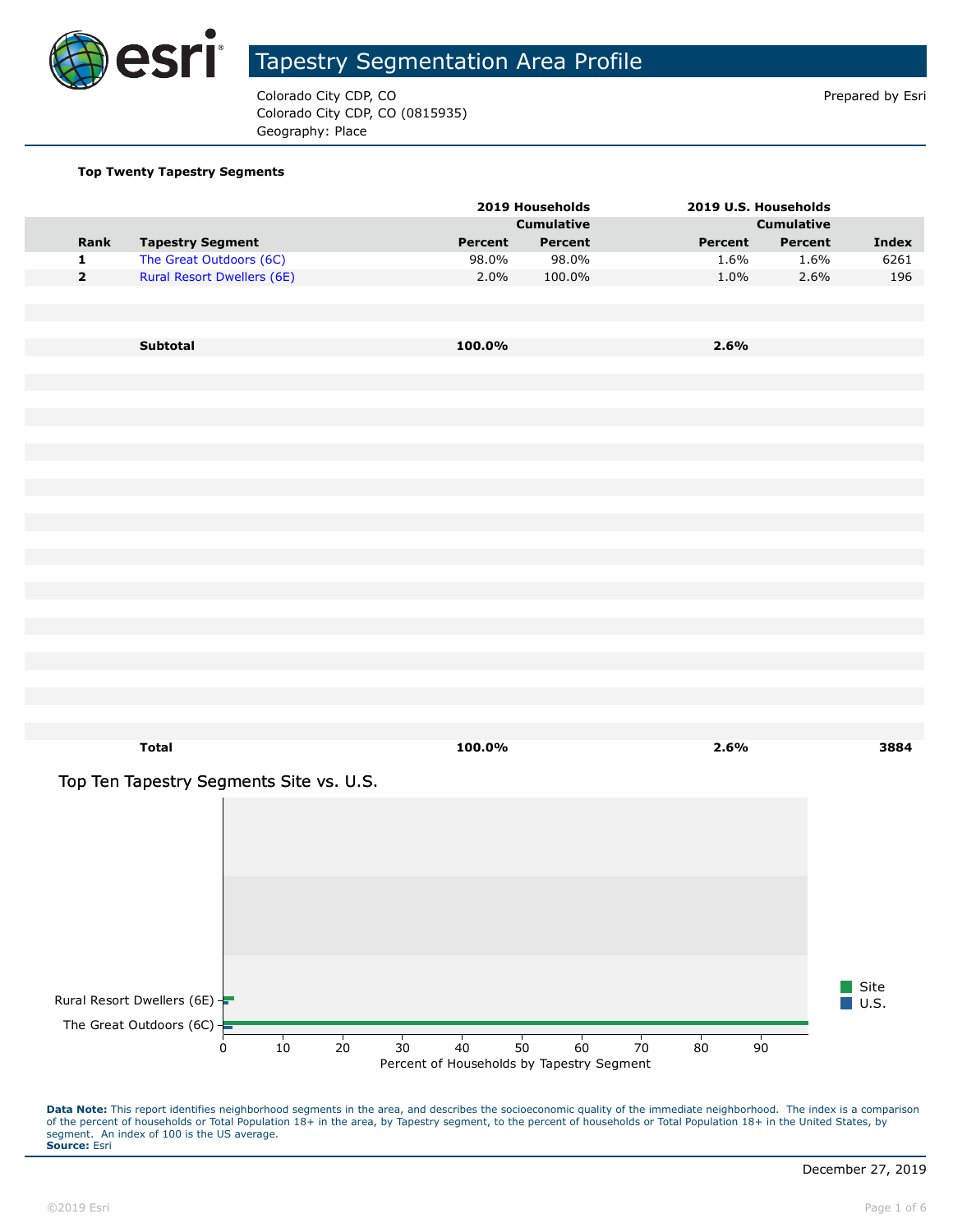

Colorado City CDP, CO **Prepared by Estimate Colorado City CDP**, CO Colorado City CDP, CO (0815935) Geography: Place

#### 2019 Tapestry Indexes by Households



Data Note: This report identifies neighborhood segments in the area, and describes the socioeconomic quality of the immediate neighborhood. The index is a comparison of the percent of households or Total Population 18+ in the area, by Tapestry segment, to the percent of households or Total Population 18+ in the United States, by segment. An index of 100 is the US average. **Source:** Esri

1A 1C 1E 2B 2D 3B 4A 4C 5B 5D 6A 6C 6E 7A 7C 7E 8A 8C 8E 8G 9B 9D 9F 10B 10D 11A 11C 11E 12B 12D 13B 13D 14A 14C

Tapestry Segments

Tapestry Segments

### 2019 Tapestry Indexes by Total Population 18+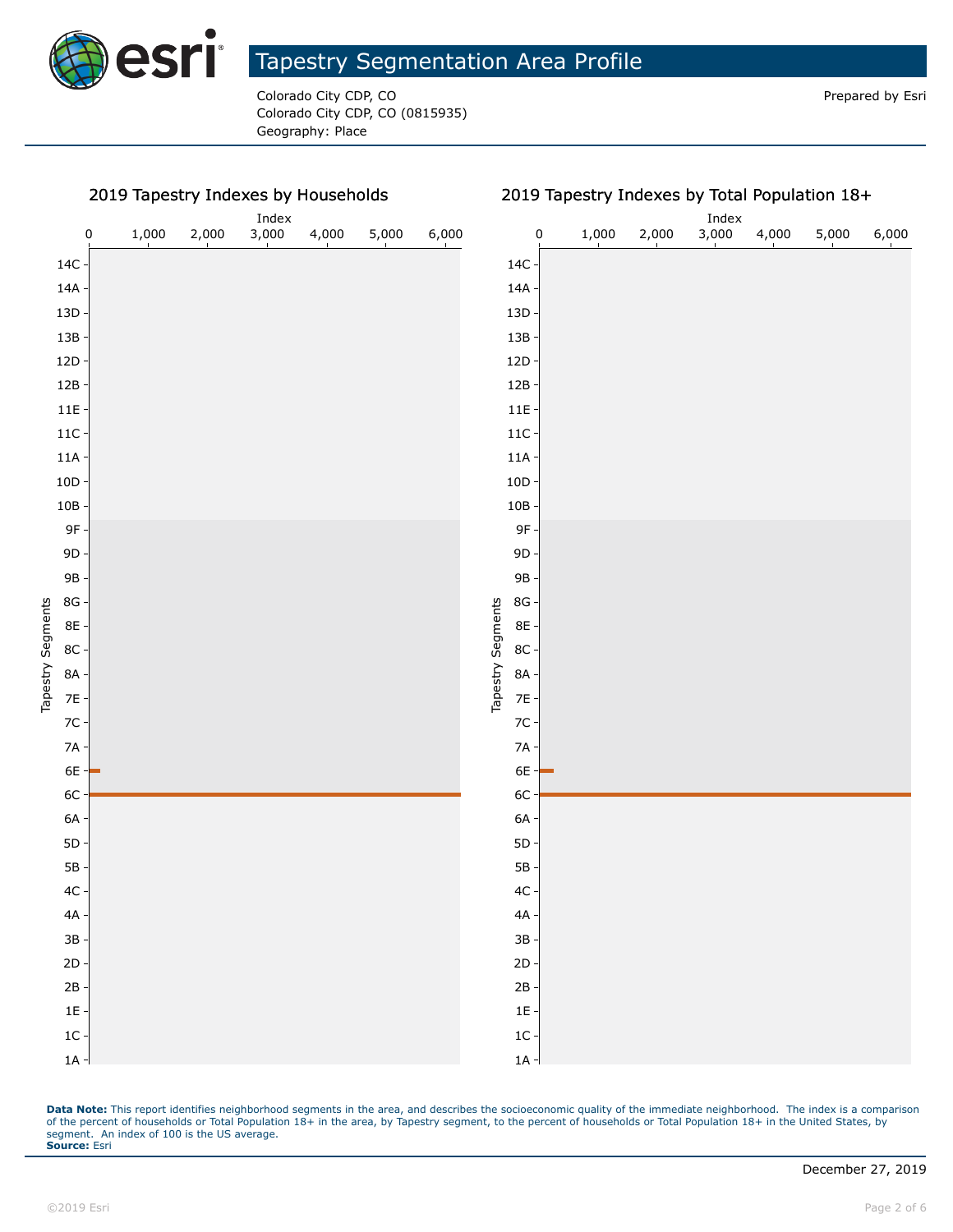

Colorado City CDP, CO **Prepared by Estimate 2** Colorado City CDP, CO Colorado City CDP, CO (0815935) Geography: Place

| <b>Number</b><br><b>Percent</b><br><b>Index</b><br><b>Number</b><br><b>Percent</b><br><b>Index</b><br>1,856<br>911<br>100.0%<br>100.0%<br>Total:<br>$\mathbf 0$<br>0.0%<br>0<br>0<br>0.0%<br>$\mathbf 0$<br>1. Affluent Estates<br>0.0%<br>Top Tier (1A)<br>0<br>0<br>0<br>0.0%<br>0<br>0<br>0.0%<br>$\pmb{0}$<br>0.0%<br>Professional Pride (1B)<br>0<br>0<br>0<br>0.0%<br>Boomburbs (1C)<br>0<br>0.0%<br>0<br>0<br>$\pmb{0}$<br>0.0%<br>$\pmb{0}$<br>0<br>0.0%<br>0<br>Savvy Suburbanites (1D)<br>0<br>0.0%<br>0<br>0<br>0.0%<br>0<br>Exurbanites (1E)<br>2. Upscale Avenues<br>$\mathbf 0$<br>$0.0\%$<br>0<br>0<br>0.0%<br>0<br>$\pmb{0}$<br>0<br>$0.0\%$<br>0<br>0.0%<br>0<br>Urban Chic (2A)<br>0.0%<br>Pleasantville (2B)<br>0<br>0<br>0.0%<br>0<br>0<br>$\pmb{0}$<br>Pacific Heights (2C)<br>0<br>0.0%<br>0<br>0<br>0.0%<br>0.0%<br>0<br>0.0%<br>0<br>0<br>0<br><b>Enterprising Professionals (2D)</b><br>$\mathbf 0$<br>$0.0\%$<br>0<br>0<br>0.0%<br>3. Uptown Individuals<br>0<br>$\pmb{0}$<br>$\mathbf 0$<br>0<br>0<br>Laptops and Lattes (3A)<br>$0.0\%$<br>0.0%<br>0<br>0.0%<br>0<br>0<br>$0.0\%$<br>Metro Renters (3B)<br>0<br>$\pmb{0}$<br>Trendsetters (3C)<br>0<br>0.0%<br>0<br>0.0%<br>0<br>$\mathbf 0$<br>0.0%<br>0<br>0<br>0.0%<br>$\mathbf 0$<br>4. Family Landscapes<br>0.0%<br>0.0%<br>Soccer Moms (4A)<br>0<br>0<br>0<br>0<br>$\pmb{0}$<br>0.0%<br>Home Improvement (4B)<br>0<br>$0.0\%$<br>0<br>0<br>$\pmb{0}$<br>0<br>0.0%<br>0<br>0.0%<br>0<br>Middleburg (4C)<br>0.0%<br>5. GenXurban<br>$\mathbf 0$<br>$0.0\%$<br>0<br>0<br>0<br>0.0%<br>$\pmb{0}$<br>0.0%<br>Comfortable Empty Nesters (5A)<br>0<br>0<br>0<br>0<br>0.0%<br>0<br>0<br>0.0%<br>In Style (5B)<br>0<br>0<br>$\pmb{0}$<br>0<br>0.0%<br>$\pmb{0}$<br>Parks and Rec (5C)<br>0.0%<br><b>Rustbelt Traditions (5D)</b><br>0<br>0.0%<br>0<br>0<br>0.0%<br>0<br>$\pmb{0}$<br>0<br>0.0%<br>$\mathbf 0$<br>0<br>0.0%<br>Midlife Constants (5E)<br>911<br>833<br>1,856<br>100.0%<br>100.0%<br>844<br><b>6. Cozy Country Living</b><br>Green Acres (6A)<br>$0.0\%$<br>0<br>0.0%<br>0<br>0<br>0<br>0.0%<br>0<br>0.0%<br>0<br>0<br>Salt of the Earth (6B)<br>0<br>893<br>98.0%<br>97.6%<br>The Great Outdoors (6C)<br>6,261<br>1,812<br>6,355<br>$\mathbf 0$<br>Prairie Living (6D)<br>0<br>0.0%<br>0<br>0<br>0.0%<br>254<br><b>Rural Resort Dwellers (6E)</b><br>$18\,$<br>2.0%<br>196<br>2.4%<br>44<br>0<br>$\pmb{0}$<br>0<br>0.0%<br>$\mathbf 0$<br><b>Heartland Communities (6F)</b><br>0.0%<br>7. Ethnic Enclaves<br>$\mathbf 0$<br>0.0%<br>0.0%<br>0<br>0<br>$\mathbf 0$<br>Up and Coming Families (7A)<br>0.0%<br>$0.0\%$<br>0<br>0<br>0<br>0<br>Urban Villages (7B)<br>0<br>0.0%<br>0<br>0.0%<br>0<br>0<br>American Dreamers (7C)<br>$0.0\%$<br>0.0%<br>0<br>0<br>0<br>0<br><b>Barrios Urbanos (7D)</b><br>0.0%<br>0<br>0.0%<br>0<br>0<br>0 | <b>Tapestry LifeMode Groups</b> | 2019 Households |   | <b>2019 Adult Population</b> |  |
|--------------------------------------------------------------------------------------------------------------------------------------------------------------------------------------------------------------------------------------------------------------------------------------------------------------------------------------------------------------------------------------------------------------------------------------------------------------------------------------------------------------------------------------------------------------------------------------------------------------------------------------------------------------------------------------------------------------------------------------------------------------------------------------------------------------------------------------------------------------------------------------------------------------------------------------------------------------------------------------------------------------------------------------------------------------------------------------------------------------------------------------------------------------------------------------------------------------------------------------------------------------------------------------------------------------------------------------------------------------------------------------------------------------------------------------------------------------------------------------------------------------------------------------------------------------------------------------------------------------------------------------------------------------------------------------------------------------------------------------------------------------------------------------------------------------------------------------------------------------------------------------------------------------------------------------------------------------------------------------------------------------------------------------------------------------------------------------------------------------------------------------------------------------------------------------------------------------------------------------------------------------------------------------------------------------------------------------------------------------------------------------------------------------------------------------------------------------------------------------------------------------------------------------------------------------------------------------------------------------------------------------------------------------------------------------------------------------------------------------------------------------------------------------------------------------------------------|---------------------------------|-----------------|---|------------------------------|--|
|                                                                                                                                                                                                                                                                                                                                                                                                                                                                                                                                                                                                                                                                                                                                                                                                                                                                                                                                                                                                                                                                                                                                                                                                                                                                                                                                                                                                                                                                                                                                                                                                                                                                                                                                                                                                                                                                                                                                                                                                                                                                                                                                                                                                                                                                                                                                                                                                                                                                                                                                                                                                                                                                                                                                                                                                                                |                                 |                 |   |                              |  |
|                                                                                                                                                                                                                                                                                                                                                                                                                                                                                                                                                                                                                                                                                                                                                                                                                                                                                                                                                                                                                                                                                                                                                                                                                                                                                                                                                                                                                                                                                                                                                                                                                                                                                                                                                                                                                                                                                                                                                                                                                                                                                                                                                                                                                                                                                                                                                                                                                                                                                                                                                                                                                                                                                                                                                                                                                                |                                 |                 |   |                              |  |
|                                                                                                                                                                                                                                                                                                                                                                                                                                                                                                                                                                                                                                                                                                                                                                                                                                                                                                                                                                                                                                                                                                                                                                                                                                                                                                                                                                                                                                                                                                                                                                                                                                                                                                                                                                                                                                                                                                                                                                                                                                                                                                                                                                                                                                                                                                                                                                                                                                                                                                                                                                                                                                                                                                                                                                                                                                |                                 |                 |   |                              |  |
|                                                                                                                                                                                                                                                                                                                                                                                                                                                                                                                                                                                                                                                                                                                                                                                                                                                                                                                                                                                                                                                                                                                                                                                                                                                                                                                                                                                                                                                                                                                                                                                                                                                                                                                                                                                                                                                                                                                                                                                                                                                                                                                                                                                                                                                                                                                                                                                                                                                                                                                                                                                                                                                                                                                                                                                                                                |                                 |                 |   |                              |  |
|                                                                                                                                                                                                                                                                                                                                                                                                                                                                                                                                                                                                                                                                                                                                                                                                                                                                                                                                                                                                                                                                                                                                                                                                                                                                                                                                                                                                                                                                                                                                                                                                                                                                                                                                                                                                                                                                                                                                                                                                                                                                                                                                                                                                                                                                                                                                                                                                                                                                                                                                                                                                                                                                                                                                                                                                                                |                                 |                 |   |                              |  |
|                                                                                                                                                                                                                                                                                                                                                                                                                                                                                                                                                                                                                                                                                                                                                                                                                                                                                                                                                                                                                                                                                                                                                                                                                                                                                                                                                                                                                                                                                                                                                                                                                                                                                                                                                                                                                                                                                                                                                                                                                                                                                                                                                                                                                                                                                                                                                                                                                                                                                                                                                                                                                                                                                                                                                                                                                                |                                 |                 |   |                              |  |
|                                                                                                                                                                                                                                                                                                                                                                                                                                                                                                                                                                                                                                                                                                                                                                                                                                                                                                                                                                                                                                                                                                                                                                                                                                                                                                                                                                                                                                                                                                                                                                                                                                                                                                                                                                                                                                                                                                                                                                                                                                                                                                                                                                                                                                                                                                                                                                                                                                                                                                                                                                                                                                                                                                                                                                                                                                |                                 |                 |   |                              |  |
|                                                                                                                                                                                                                                                                                                                                                                                                                                                                                                                                                                                                                                                                                                                                                                                                                                                                                                                                                                                                                                                                                                                                                                                                                                                                                                                                                                                                                                                                                                                                                                                                                                                                                                                                                                                                                                                                                                                                                                                                                                                                                                                                                                                                                                                                                                                                                                                                                                                                                                                                                                                                                                                                                                                                                                                                                                |                                 |                 |   |                              |  |
|                                                                                                                                                                                                                                                                                                                                                                                                                                                                                                                                                                                                                                                                                                                                                                                                                                                                                                                                                                                                                                                                                                                                                                                                                                                                                                                                                                                                                                                                                                                                                                                                                                                                                                                                                                                                                                                                                                                                                                                                                                                                                                                                                                                                                                                                                                                                                                                                                                                                                                                                                                                                                                                                                                                                                                                                                                |                                 |                 |   |                              |  |
|                                                                                                                                                                                                                                                                                                                                                                                                                                                                                                                                                                                                                                                                                                                                                                                                                                                                                                                                                                                                                                                                                                                                                                                                                                                                                                                                                                                                                                                                                                                                                                                                                                                                                                                                                                                                                                                                                                                                                                                                                                                                                                                                                                                                                                                                                                                                                                                                                                                                                                                                                                                                                                                                                                                                                                                                                                |                                 |                 |   |                              |  |
|                                                                                                                                                                                                                                                                                                                                                                                                                                                                                                                                                                                                                                                                                                                                                                                                                                                                                                                                                                                                                                                                                                                                                                                                                                                                                                                                                                                                                                                                                                                                                                                                                                                                                                                                                                                                                                                                                                                                                                                                                                                                                                                                                                                                                                                                                                                                                                                                                                                                                                                                                                                                                                                                                                                                                                                                                                |                                 |                 |   |                              |  |
|                                                                                                                                                                                                                                                                                                                                                                                                                                                                                                                                                                                                                                                                                                                                                                                                                                                                                                                                                                                                                                                                                                                                                                                                                                                                                                                                                                                                                                                                                                                                                                                                                                                                                                                                                                                                                                                                                                                                                                                                                                                                                                                                                                                                                                                                                                                                                                                                                                                                                                                                                                                                                                                                                                                                                                                                                                |                                 |                 |   |                              |  |
|                                                                                                                                                                                                                                                                                                                                                                                                                                                                                                                                                                                                                                                                                                                                                                                                                                                                                                                                                                                                                                                                                                                                                                                                                                                                                                                                                                                                                                                                                                                                                                                                                                                                                                                                                                                                                                                                                                                                                                                                                                                                                                                                                                                                                                                                                                                                                                                                                                                                                                                                                                                                                                                                                                                                                                                                                                |                                 |                 |   |                              |  |
|                                                                                                                                                                                                                                                                                                                                                                                                                                                                                                                                                                                                                                                                                                                                                                                                                                                                                                                                                                                                                                                                                                                                                                                                                                                                                                                                                                                                                                                                                                                                                                                                                                                                                                                                                                                                                                                                                                                                                                                                                                                                                                                                                                                                                                                                                                                                                                                                                                                                                                                                                                                                                                                                                                                                                                                                                                |                                 |                 |   |                              |  |
|                                                                                                                                                                                                                                                                                                                                                                                                                                                                                                                                                                                                                                                                                                                                                                                                                                                                                                                                                                                                                                                                                                                                                                                                                                                                                                                                                                                                                                                                                                                                                                                                                                                                                                                                                                                                                                                                                                                                                                                                                                                                                                                                                                                                                                                                                                                                                                                                                                                                                                                                                                                                                                                                                                                                                                                                                                |                                 |                 |   |                              |  |
|                                                                                                                                                                                                                                                                                                                                                                                                                                                                                                                                                                                                                                                                                                                                                                                                                                                                                                                                                                                                                                                                                                                                                                                                                                                                                                                                                                                                                                                                                                                                                                                                                                                                                                                                                                                                                                                                                                                                                                                                                                                                                                                                                                                                                                                                                                                                                                                                                                                                                                                                                                                                                                                                                                                                                                                                                                |                                 |                 |   |                              |  |
|                                                                                                                                                                                                                                                                                                                                                                                                                                                                                                                                                                                                                                                                                                                                                                                                                                                                                                                                                                                                                                                                                                                                                                                                                                                                                                                                                                                                                                                                                                                                                                                                                                                                                                                                                                                                                                                                                                                                                                                                                                                                                                                                                                                                                                                                                                                                                                                                                                                                                                                                                                                                                                                                                                                                                                                                                                |                                 |                 |   |                              |  |
|                                                                                                                                                                                                                                                                                                                                                                                                                                                                                                                                                                                                                                                                                                                                                                                                                                                                                                                                                                                                                                                                                                                                                                                                                                                                                                                                                                                                                                                                                                                                                                                                                                                                                                                                                                                                                                                                                                                                                                                                                                                                                                                                                                                                                                                                                                                                                                                                                                                                                                                                                                                                                                                                                                                                                                                                                                |                                 |                 |   |                              |  |
|                                                                                                                                                                                                                                                                                                                                                                                                                                                                                                                                                                                                                                                                                                                                                                                                                                                                                                                                                                                                                                                                                                                                                                                                                                                                                                                                                                                                                                                                                                                                                                                                                                                                                                                                                                                                                                                                                                                                                                                                                                                                                                                                                                                                                                                                                                                                                                                                                                                                                                                                                                                                                                                                                                                                                                                                                                |                                 |                 |   |                              |  |
|                                                                                                                                                                                                                                                                                                                                                                                                                                                                                                                                                                                                                                                                                                                                                                                                                                                                                                                                                                                                                                                                                                                                                                                                                                                                                                                                                                                                                                                                                                                                                                                                                                                                                                                                                                                                                                                                                                                                                                                                                                                                                                                                                                                                                                                                                                                                                                                                                                                                                                                                                                                                                                                                                                                                                                                                                                |                                 |                 |   |                              |  |
|                                                                                                                                                                                                                                                                                                                                                                                                                                                                                                                                                                                                                                                                                                                                                                                                                                                                                                                                                                                                                                                                                                                                                                                                                                                                                                                                                                                                                                                                                                                                                                                                                                                                                                                                                                                                                                                                                                                                                                                                                                                                                                                                                                                                                                                                                                                                                                                                                                                                                                                                                                                                                                                                                                                                                                                                                                |                                 |                 |   |                              |  |
|                                                                                                                                                                                                                                                                                                                                                                                                                                                                                                                                                                                                                                                                                                                                                                                                                                                                                                                                                                                                                                                                                                                                                                                                                                                                                                                                                                                                                                                                                                                                                                                                                                                                                                                                                                                                                                                                                                                                                                                                                                                                                                                                                                                                                                                                                                                                                                                                                                                                                                                                                                                                                                                                                                                                                                                                                                |                                 |                 |   |                              |  |
|                                                                                                                                                                                                                                                                                                                                                                                                                                                                                                                                                                                                                                                                                                                                                                                                                                                                                                                                                                                                                                                                                                                                                                                                                                                                                                                                                                                                                                                                                                                                                                                                                                                                                                                                                                                                                                                                                                                                                                                                                                                                                                                                                                                                                                                                                                                                                                                                                                                                                                                                                                                                                                                                                                                                                                                                                                |                                 |                 |   |                              |  |
|                                                                                                                                                                                                                                                                                                                                                                                                                                                                                                                                                                                                                                                                                                                                                                                                                                                                                                                                                                                                                                                                                                                                                                                                                                                                                                                                                                                                                                                                                                                                                                                                                                                                                                                                                                                                                                                                                                                                                                                                                                                                                                                                                                                                                                                                                                                                                                                                                                                                                                                                                                                                                                                                                                                                                                                                                                |                                 |                 |   |                              |  |
|                                                                                                                                                                                                                                                                                                                                                                                                                                                                                                                                                                                                                                                                                                                                                                                                                                                                                                                                                                                                                                                                                                                                                                                                                                                                                                                                                                                                                                                                                                                                                                                                                                                                                                                                                                                                                                                                                                                                                                                                                                                                                                                                                                                                                                                                                                                                                                                                                                                                                                                                                                                                                                                                                                                                                                                                                                |                                 |                 |   |                              |  |
|                                                                                                                                                                                                                                                                                                                                                                                                                                                                                                                                                                                                                                                                                                                                                                                                                                                                                                                                                                                                                                                                                                                                                                                                                                                                                                                                                                                                                                                                                                                                                                                                                                                                                                                                                                                                                                                                                                                                                                                                                                                                                                                                                                                                                                                                                                                                                                                                                                                                                                                                                                                                                                                                                                                                                                                                                                |                                 |                 |   |                              |  |
|                                                                                                                                                                                                                                                                                                                                                                                                                                                                                                                                                                                                                                                                                                                                                                                                                                                                                                                                                                                                                                                                                                                                                                                                                                                                                                                                                                                                                                                                                                                                                                                                                                                                                                                                                                                                                                                                                                                                                                                                                                                                                                                                                                                                                                                                                                                                                                                                                                                                                                                                                                                                                                                                                                                                                                                                                                |                                 |                 |   |                              |  |
|                                                                                                                                                                                                                                                                                                                                                                                                                                                                                                                                                                                                                                                                                                                                                                                                                                                                                                                                                                                                                                                                                                                                                                                                                                                                                                                                                                                                                                                                                                                                                                                                                                                                                                                                                                                                                                                                                                                                                                                                                                                                                                                                                                                                                                                                                                                                                                                                                                                                                                                                                                                                                                                                                                                                                                                                                                |                                 |                 |   |                              |  |
|                                                                                                                                                                                                                                                                                                                                                                                                                                                                                                                                                                                                                                                                                                                                                                                                                                                                                                                                                                                                                                                                                                                                                                                                                                                                                                                                                                                                                                                                                                                                                                                                                                                                                                                                                                                                                                                                                                                                                                                                                                                                                                                                                                                                                                                                                                                                                                                                                                                                                                                                                                                                                                                                                                                                                                                                                                |                                 |                 |   |                              |  |
|                                                                                                                                                                                                                                                                                                                                                                                                                                                                                                                                                                                                                                                                                                                                                                                                                                                                                                                                                                                                                                                                                                                                                                                                                                                                                                                                                                                                                                                                                                                                                                                                                                                                                                                                                                                                                                                                                                                                                                                                                                                                                                                                                                                                                                                                                                                                                                                                                                                                                                                                                                                                                                                                                                                                                                                                                                |                                 |                 |   |                              |  |
|                                                                                                                                                                                                                                                                                                                                                                                                                                                                                                                                                                                                                                                                                                                                                                                                                                                                                                                                                                                                                                                                                                                                                                                                                                                                                                                                                                                                                                                                                                                                                                                                                                                                                                                                                                                                                                                                                                                                                                                                                                                                                                                                                                                                                                                                                                                                                                                                                                                                                                                                                                                                                                                                                                                                                                                                                                |                                 |                 |   |                              |  |
|                                                                                                                                                                                                                                                                                                                                                                                                                                                                                                                                                                                                                                                                                                                                                                                                                                                                                                                                                                                                                                                                                                                                                                                                                                                                                                                                                                                                                                                                                                                                                                                                                                                                                                                                                                                                                                                                                                                                                                                                                                                                                                                                                                                                                                                                                                                                                                                                                                                                                                                                                                                                                                                                                                                                                                                                                                |                                 |                 |   |                              |  |
|                                                                                                                                                                                                                                                                                                                                                                                                                                                                                                                                                                                                                                                                                                                                                                                                                                                                                                                                                                                                                                                                                                                                                                                                                                                                                                                                                                                                                                                                                                                                                                                                                                                                                                                                                                                                                                                                                                                                                                                                                                                                                                                                                                                                                                                                                                                                                                                                                                                                                                                                                                                                                                                                                                                                                                                                                                |                                 |                 |   |                              |  |
|                                                                                                                                                                                                                                                                                                                                                                                                                                                                                                                                                                                                                                                                                                                                                                                                                                                                                                                                                                                                                                                                                                                                                                                                                                                                                                                                                                                                                                                                                                                                                                                                                                                                                                                                                                                                                                                                                                                                                                                                                                                                                                                                                                                                                                                                                                                                                                                                                                                                                                                                                                                                                                                                                                                                                                                                                                |                                 |                 |   |                              |  |
|                                                                                                                                                                                                                                                                                                                                                                                                                                                                                                                                                                                                                                                                                                                                                                                                                                                                                                                                                                                                                                                                                                                                                                                                                                                                                                                                                                                                                                                                                                                                                                                                                                                                                                                                                                                                                                                                                                                                                                                                                                                                                                                                                                                                                                                                                                                                                                                                                                                                                                                                                                                                                                                                                                                                                                                                                                |                                 |                 |   |                              |  |
|                                                                                                                                                                                                                                                                                                                                                                                                                                                                                                                                                                                                                                                                                                                                                                                                                                                                                                                                                                                                                                                                                                                                                                                                                                                                                                                                                                                                                                                                                                                                                                                                                                                                                                                                                                                                                                                                                                                                                                                                                                                                                                                                                                                                                                                                                                                                                                                                                                                                                                                                                                                                                                                                                                                                                                                                                                |                                 |                 |   |                              |  |
|                                                                                                                                                                                                                                                                                                                                                                                                                                                                                                                                                                                                                                                                                                                                                                                                                                                                                                                                                                                                                                                                                                                                                                                                                                                                                                                                                                                                                                                                                                                                                                                                                                                                                                                                                                                                                                                                                                                                                                                                                                                                                                                                                                                                                                                                                                                                                                                                                                                                                                                                                                                                                                                                                                                                                                                                                                |                                 |                 |   |                              |  |
|                                                                                                                                                                                                                                                                                                                                                                                                                                                                                                                                                                                                                                                                                                                                                                                                                                                                                                                                                                                                                                                                                                                                                                                                                                                                                                                                                                                                                                                                                                                                                                                                                                                                                                                                                                                                                                                                                                                                                                                                                                                                                                                                                                                                                                                                                                                                                                                                                                                                                                                                                                                                                                                                                                                                                                                                                                |                                 |                 |   |                              |  |
|                                                                                                                                                                                                                                                                                                                                                                                                                                                                                                                                                                                                                                                                                                                                                                                                                                                                                                                                                                                                                                                                                                                                                                                                                                                                                                                                                                                                                                                                                                                                                                                                                                                                                                                                                                                                                                                                                                                                                                                                                                                                                                                                                                                                                                                                                                                                                                                                                                                                                                                                                                                                                                                                                                                                                                                                                                |                                 |                 |   |                              |  |
|                                                                                                                                                                                                                                                                                                                                                                                                                                                                                                                                                                                                                                                                                                                                                                                                                                                                                                                                                                                                                                                                                                                                                                                                                                                                                                                                                                                                                                                                                                                                                                                                                                                                                                                                                                                                                                                                                                                                                                                                                                                                                                                                                                                                                                                                                                                                                                                                                                                                                                                                                                                                                                                                                                                                                                                                                                |                                 |                 |   |                              |  |
|                                                                                                                                                                                                                                                                                                                                                                                                                                                                                                                                                                                                                                                                                                                                                                                                                                                                                                                                                                                                                                                                                                                                                                                                                                                                                                                                                                                                                                                                                                                                                                                                                                                                                                                                                                                                                                                                                                                                                                                                                                                                                                                                                                                                                                                                                                                                                                                                                                                                                                                                                                                                                                                                                                                                                                                                                                |                                 |                 |   |                              |  |
|                                                                                                                                                                                                                                                                                                                                                                                                                                                                                                                                                                                                                                                                                                                                                                                                                                                                                                                                                                                                                                                                                                                                                                                                                                                                                                                                                                                                                                                                                                                                                                                                                                                                                                                                                                                                                                                                                                                                                                                                                                                                                                                                                                                                                                                                                                                                                                                                                                                                                                                                                                                                                                                                                                                                                                                                                                |                                 |                 |   |                              |  |
|                                                                                                                                                                                                                                                                                                                                                                                                                                                                                                                                                                                                                                                                                                                                                                                                                                                                                                                                                                                                                                                                                                                                                                                                                                                                                                                                                                                                                                                                                                                                                                                                                                                                                                                                                                                                                                                                                                                                                                                                                                                                                                                                                                                                                                                                                                                                                                                                                                                                                                                                                                                                                                                                                                                                                                                                                                |                                 |                 |   |                              |  |
|                                                                                                                                                                                                                                                                                                                                                                                                                                                                                                                                                                                                                                                                                                                                                                                                                                                                                                                                                                                                                                                                                                                                                                                                                                                                                                                                                                                                                                                                                                                                                                                                                                                                                                                                                                                                                                                                                                                                                                                                                                                                                                                                                                                                                                                                                                                                                                                                                                                                                                                                                                                                                                                                                                                                                                                                                                |                                 |                 |   |                              |  |
|                                                                                                                                                                                                                                                                                                                                                                                                                                                                                                                                                                                                                                                                                                                                                                                                                                                                                                                                                                                                                                                                                                                                                                                                                                                                                                                                                                                                                                                                                                                                                                                                                                                                                                                                                                                                                                                                                                                                                                                                                                                                                                                                                                                                                                                                                                                                                                                                                                                                                                                                                                                                                                                                                                                                                                                                                                |                                 |                 |   |                              |  |
|                                                                                                                                                                                                                                                                                                                                                                                                                                                                                                                                                                                                                                                                                                                                                                                                                                                                                                                                                                                                                                                                                                                                                                                                                                                                                                                                                                                                                                                                                                                                                                                                                                                                                                                                                                                                                                                                                                                                                                                                                                                                                                                                                                                                                                                                                                                                                                                                                                                                                                                                                                                                                                                                                                                                                                                                                                |                                 |                 |   |                              |  |
| 0<br>0<br>0                                                                                                                                                                                                                                                                                                                                                                                                                                                                                                                                                                                                                                                                                                                                                                                                                                                                                                                                                                                                                                                                                                                                                                                                                                                                                                                                                                                                                                                                                                                                                                                                                                                                                                                                                                                                                                                                                                                                                                                                                                                                                                                                                                                                                                                                                                                                                                                                                                                                                                                                                                                                                                                                                                                                                                                                                    | Valley Growers (7E)             | $0.0\%$         | 0 | $0.0\%$                      |  |
| 0<br>0.0%<br>Southwestern Families (7F)<br>0<br>$0.0\%$<br>0<br>0                                                                                                                                                                                                                                                                                                                                                                                                                                                                                                                                                                                                                                                                                                                                                                                                                                                                                                                                                                                                                                                                                                                                                                                                                                                                                                                                                                                                                                                                                                                                                                                                                                                                                                                                                                                                                                                                                                                                                                                                                                                                                                                                                                                                                                                                                                                                                                                                                                                                                                                                                                                                                                                                                                                                                              |                                 |                 |   |                              |  |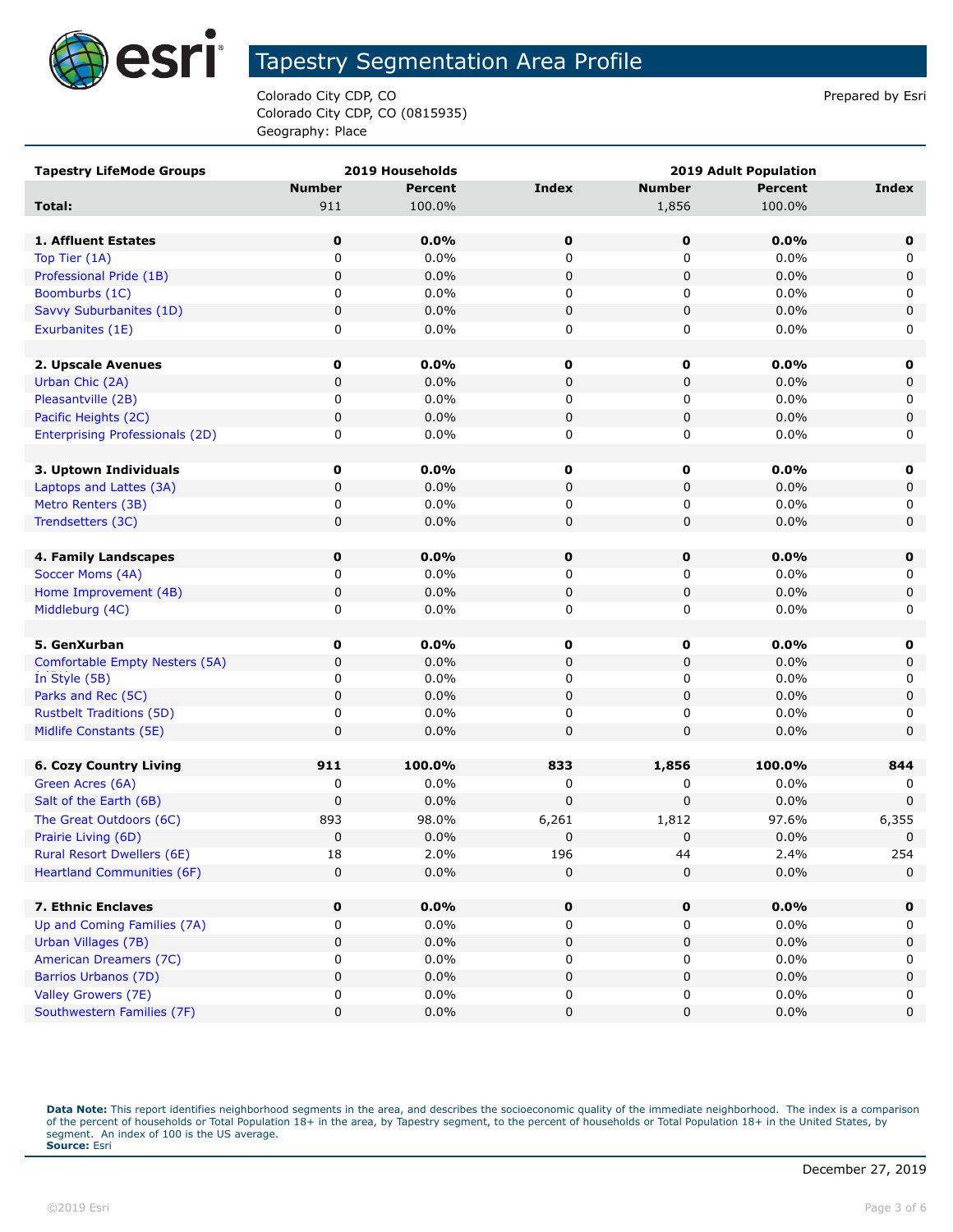

Colorado City CDP, CO **Prepared by Estimate 2** Colorado City CDP, CO Colorado City CDP, CO (0815935) Geography: Place

| <b>Tapestry LifeMode Groups</b>        |               | 2019 Households |             |               | 2019 Adult Population |             |
|----------------------------------------|---------------|-----------------|-------------|---------------|-----------------------|-------------|
|                                        | <b>Number</b> | <b>Percent</b>  | Index       | <b>Number</b> | <b>Percent</b>        | Index       |
| Total:                                 | 911           | 100.0%          |             | 1,856         | 100.0%                |             |
|                                        |               |                 |             |               |                       |             |
| 8. Middle Ground                       | $\mathbf 0$   | 0.0%            | $\mathbf 0$ | 0             | 0.0%                  | 0           |
| City Lights (8A)                       | 0             | 0.0%            | 0           | 0             | 0.0%                  | 0           |
| Emerald City (8B)                      | 0             | 0.0%            | 0           | 0             | 0.0%                  | $\mathbf 0$ |
| Bright Young Professionals (8C)        | 0             | 0.0%            | 0           | 0             | 0.0%                  | 0           |
| Downtown Melting Pot (8D)              | 0             | 0.0%            | 0           | 0             | 0.0%                  | $\mathbf 0$ |
| Front Porches (8E)                     | 0             | 0.0%            | 0           | 0             | 0.0%                  | 0           |
| Old and Newcomers (8F)                 | 0             | 0.0%            | 0           | 0             | 0.0%                  | $\mathbf 0$ |
| Hardscrabble Road (8G)                 | 0             | 0.0%            | 0           | 0             | 0.0%                  | 0           |
|                                        |               |                 |             |               |                       |             |
| 9. Senior Styles                       | 0             | 0.0%            | 0           | 0             | 0.0%                  | 0           |
| Silver & Gold (9A)                     | 0             | 0.0%            | 0           | 0             | 0.0%                  | $\mathbf 0$ |
| Golden Years (9B)                      | 0             | 0.0%            | 0           | 0             | 0.0%                  | 0           |
| The Elders (9C)                        | 0             | 0.0%            | 0           | $\pmb{0}$     | 0.0%                  | $\mathsf 0$ |
| Senior Escapes (9D)                    | 0             | 0.0%            | 0           | 0             | 0.0%                  | 0           |
| <b>Retirement Communities (9E)</b>     | 0             | 0.0%            | 0           | 0             | 0.0%                  | 0           |
| Social Security Set (9F)               | 0             | 0.0%            | 0           | 0             | 0.0%                  | 0           |
|                                        |               |                 |             |               |                       |             |
| <b>10. Rustic Outposts</b>             | 0             | 0.0%            | 0           | 0             | 0.0%                  | 0           |
| Southern Satellites (10A)              | 0             | 0.0%            | $\mathbf 0$ | $\mathbf 0$   | 0.0%                  | $\mathbf 0$ |
| Rooted Rural (10B)                     | 0             | 0.0%            | 0           | 0             | 0.0%                  | 0           |
| Diners & Miners (10C)                  | 0             | 0.0%            | 0           | 0             | 0.0%                  | $\mathsf 0$ |
| Down the Road (10D)                    | 0             | $0.0\%$         | 0           | 0             | 0.0%                  | 0           |
| Rural Bypasses (10E)                   | 0             | 0.0%            | $\mathbf 0$ | 0             | 0.0%                  | 0           |
|                                        |               |                 |             |               |                       |             |
| 11. Midtown Singles                    | 0             | 0.0%            | 0           | 0             | 0.0%                  | 0           |
| City Strivers (11A)                    | 0             | 0.0%            | 0           | 0             | 0.0%                  | 0           |
| Young and Restless (11B)               | 0             | 0.0%            | $\mathbf 0$ | 0             | 0.0%                  | $\mathsf 0$ |
| Metro Fusion (11C)                     | 0             | 0.0%            | 0           | 0             | 0.0%                  | 0           |
| Set to Impress (11D)                   | 0             | 0.0%            | $\mathbf 0$ | $\mathbf 0$   | 0.0%                  | $\mathbf 0$ |
| City Commons (11E)                     | 0             | 0.0%            | 0           | 0             | $0.0\%$               | 0           |
|                                        |               |                 |             |               |                       |             |
| 12. Hometown                           | 0             | 0.0%            | 0           | 0             | $0.0\%$               | 0           |
| Family Foundations (12A)               | 0             | 0.0%            | $\mathbf 0$ | 0             | 0.0%                  | $\mathbf 0$ |
| Traditional Living (12B)               | 0             | 0.0%            | 0           | 0             | 0.0%                  | 0           |
| <b>Small Town Simplicity (12C)</b>     | 0             | 0.0%            | 0           | 0             | 0.0%                  | 0           |
| Modest Income Homes (12D)              | 0             | 0.0%            | 0           | 0             | 0.0%                  | 0           |
|                                        |               |                 |             |               |                       |             |
| 13. Next Wave                          | 0             | $0.0\%$         | 0           | 0             | $0.0\%$               | 0           |
| <b>International Marketplace (13A)</b> | 0             | 0.0%            | $\mathbf 0$ | 0             | 0.0%                  | $\mathbf 0$ |
| Las Casas (13B)                        | 0             | 0.0%            | 0           | 0             | 0.0%                  | 0           |
| <b>NeWest Residents (13C)</b>          | 0             | 0.0%            | 0           | 0             | 0.0%                  | $\mathsf 0$ |
| Fresh Ambitions (13D)                  | 0             | 0.0%            | 0           | 0             | 0.0%                  | 0           |
| High Rise Renters (13E)                | 0             | 0.0%            | $\mathbf 0$ | 0             | 0.0%                  | $\mathbf 0$ |
|                                        |               |                 |             |               |                       |             |
| 14. Scholars and Patriots              | 0             | 0.0%            | 0           | 0             | 0.0%                  | 0           |
| Military Proximity (14A)               | 0             | $0.0\%$         | 0           | 0             | $0.0\%$               | 0           |
| College Towns (14B)                    | 0             | 0.0%            | 0           | 0             | 0.0%                  | $\mathbf 0$ |
| Dorms to Diplomas (14C)                | 0             | 0.0%            | 0           | 0             | 0.0%                  | 0           |
| Unclassified (15)                      |               | $0.0\%$         |             |               | $0.0\%$               | 0           |
|                                        | 0             |                 | 0           | 0             |                       |             |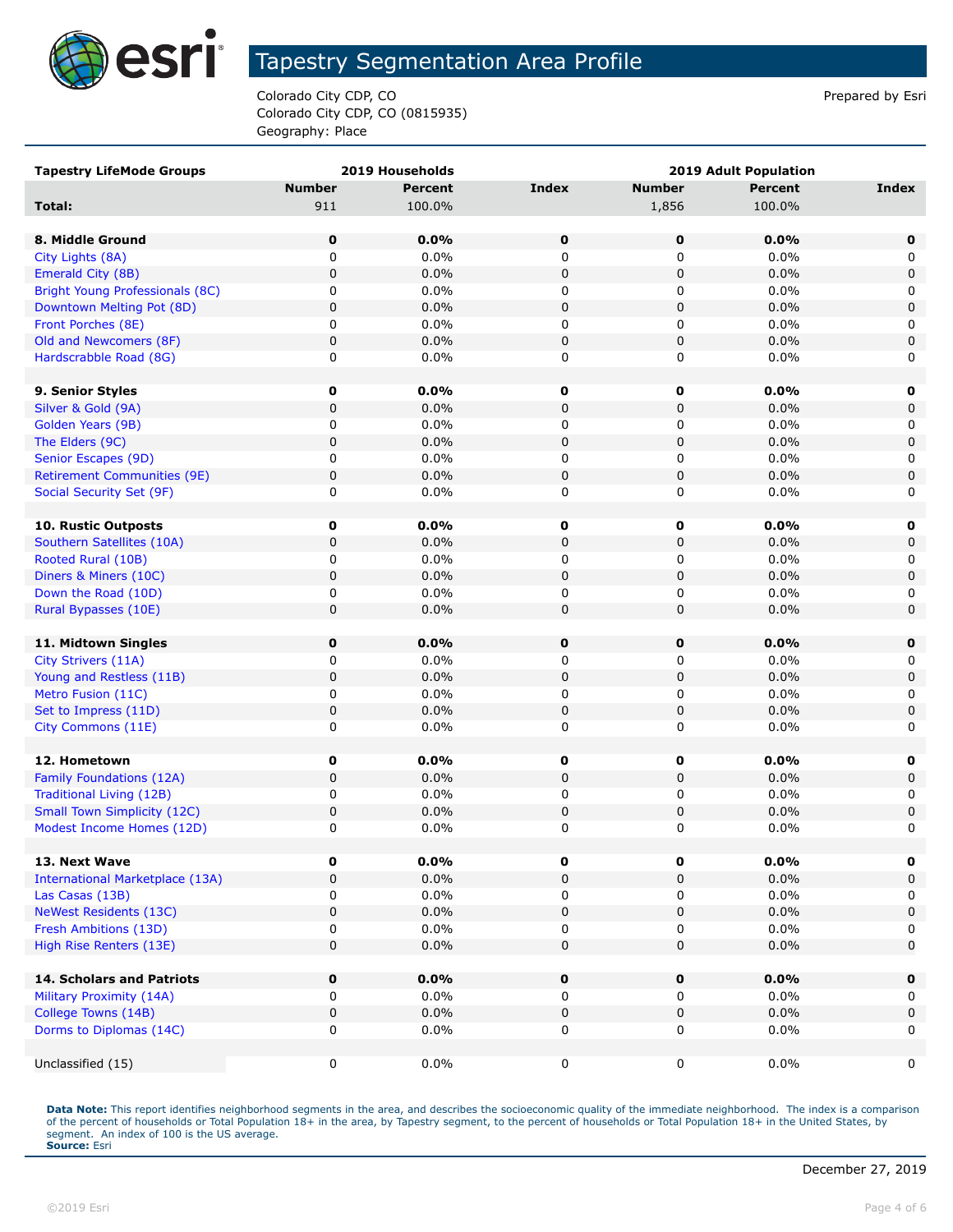

Colorado City CDP, CO **Prepared by Estimate 2** Colorado City CDP, CO Colorado City CDP, CO (0815935) Geography: Place

| <b>Tapestry Urbanization Groups</b>    |               | 2019 Households |                |                | <b>2019 Adult Population</b> |             |
|----------------------------------------|---------------|-----------------|----------------|----------------|------------------------------|-------------|
|                                        | <b>Number</b> | <b>Percent</b>  | <b>Index</b>   | <b>Number</b>  | <b>Percent</b>               | Index       |
| Total:                                 | 911           | 100.0%          |                | 1,856          | 100.0%                       |             |
|                                        |               |                 |                |                |                              |             |
| 1. Principal Urban Center              | $\pmb{0}$     | 0.0%            | $\mathbf 0$    | $\mathbf 0$    | 0.0%                         | $\mathbf 0$ |
| Laptops and Lattes (3A)                | 0             | $0.0\%$         | $\mathbf 0$    | 0              | 0.0%                         | 0           |
| Metro Renters (3B)                     | $\pmb{0}$     | 0.0%            | $\mathbf 0$    | 0              | 0.0%                         | $\mathbf 0$ |
| Trendsetters (3C)                      | 0             | 0.0%            | 0              | 0              | 0.0%                         | 0           |
| Downtown Melting Pot (8D)              | $\mathsf 0$   | 0.0%            | $\mathbf 0$    | 0              | 0.0%                         | $\mathbf 0$ |
| City Strivers (11A)                    | 0             | 0.0%            | 0              | 0              | 0.0%                         | 0           |
| <b>NeWest Residents (13C)</b>          | $\pmb{0}$     | 0.0%            | $\pmb{0}$      | 0              | 0.0%                         | 0           |
| Fresh Ambitions (13D)                  | 0             | 0.0%            | 0              | 0              | 0.0%                         | 0           |
| High Rise Renters (13E)                | $\pmb{0}$     | 0.0%            | $\mathbf 0$    | 0              | 0.0%                         | 0           |
|                                        |               |                 |                |                |                              |             |
| 2. Urban Periphery                     | $\pmb{0}$     | 0.0%            | $\mathbf 0$    | $\mathbf 0$    | 0.0%                         | $\mathbf 0$ |
| Pacific Heights (2C)                   | 0             | $0.0\%$         | $\mathbf 0$    | 0              | 0.0%                         | 0           |
| <b>Rustbelt Traditions (5D)</b>        | $\pmb{0}$     | 0.0%            | $\pmb{0}$      | $\pmb{0}$      | 0.0%                         | $\mathbf 0$ |
| Urban Villages (7B)                    | 0             | 0.0%            | 0              | 0              | 0.0%                         | 0           |
| American Dreamers (7C)                 | $\mathbf 0$   | 0.0%            | $\mathbf 0$    | $\pmb{0}$      | 0.0%                         | 0           |
| Barrios Urbanos (7D)                   | 0             | $0.0\%$         | $\mathbf 0$    | 0              | 0.0%                         | 0           |
| Southwestern Families (7F)             | $\pmb{0}$     | 0.0%            | $\pmb{0}$      | 0              | 0.0%                         | 0           |
| City Lights (8A)                       | 0             | 0.0%            | $\mathbf 0$    | 0              | 0.0%                         | 0           |
| <b>Bright Young Professionals (8C)</b> | $\mathbf 0$   | 0.0%            | $\mathbf 0$    | 0              | 0.0%                         | $\mathbf 0$ |
| Metro Fusion (11C)                     | 0             | $0.0\%$         | $\mathbf 0$    | 0              | 0.0%                         | 0           |
| Family Foundations (12A)               | $\pmb{0}$     | 0.0%            | $\mathbf 0$    | 0              | 0.0%                         | $\mathbf 0$ |
| Modest Income Homes (12D)              | $\pmb{0}$     | 0.0%            | 0              | 0              | 0.0%                         | 0           |
| International Marketplace (13A)        | $\mathsf 0$   | 0.0%            | $\mathsf 0$    | $\mathsf 0$    | 0.0%                         | 0           |
| Las Casas (13B)                        | 0             | $0.0\%$         | 0              | 0              | 0.0%                         | 0           |
|                                        |               |                 |                |                |                              |             |
| 3. Metro Cities                        | $\mathbf 0$   | 0.0%            | $\mathbf 0$    | 0              | 0.0%                         | 0           |
| In Style (5B)                          | $\mathsf 0$   | 0.0%            | $\mathbf 0$    | $\mathsf 0$    | 0.0%                         | $\mathbf 0$ |
| Emerald City (8B)                      | 0             | $0.0\%$         | 0              | 0              | 0.0%                         | 0           |
| Front Porches (8E)                     | $\mathsf 0$   | 0.0%            | $\mathsf 0$    | 0              | 0.0%                         | 0           |
| Old and Newcomers (8F)                 | 0             | 0.0%            | 0              | 0              | 0.0%                         | 0           |
| Hardscrabble Road (8G)                 | $\mathsf 0$   | 0.0%            | $\pmb{0}$      | 0              | 0.0%                         | $\mathbf 0$ |
| <b>Retirement Communities (9E)</b>     | 0             | 0.0%            | 0              | 0              | 0.0%                         | 0           |
| Social Security Set (9F)               | $\mathsf 0$   | 0.0%            | $\mathsf 0$    | $\mathsf 0$    | 0.0%                         | 0           |
| Young and Restless (11B)               | 0             | 0.0%            | $\mathbf 0$    | 0              | 0.0%                         | 0           |
| Set to Impress (11D)                   | 0             | 0.0%            | $\mathbf 0$    | 0              | 0.0%                         | $\mathbf 0$ |
| City Commons (11E)                     | $\pmb{0}$     | 0.0%            | 0              | 0              | 0.0%                         | 0           |
| Traditional Living (12B)               | $\pmb{0}$     | 0.0%            | $\mathbf 0$    | 0              | 0.0%                         | 0           |
| College Towns (14B)                    | 0             | $0.0\%$         | $\mathbf 0$    | 0              | 0.0%                         | 0           |
| Dorms to Diplomas (14C)                | $\mathbf 0$   | 0.0%            | $\overline{0}$ | $\overline{0}$ | 0.0%                         | $\mathbf 0$ |